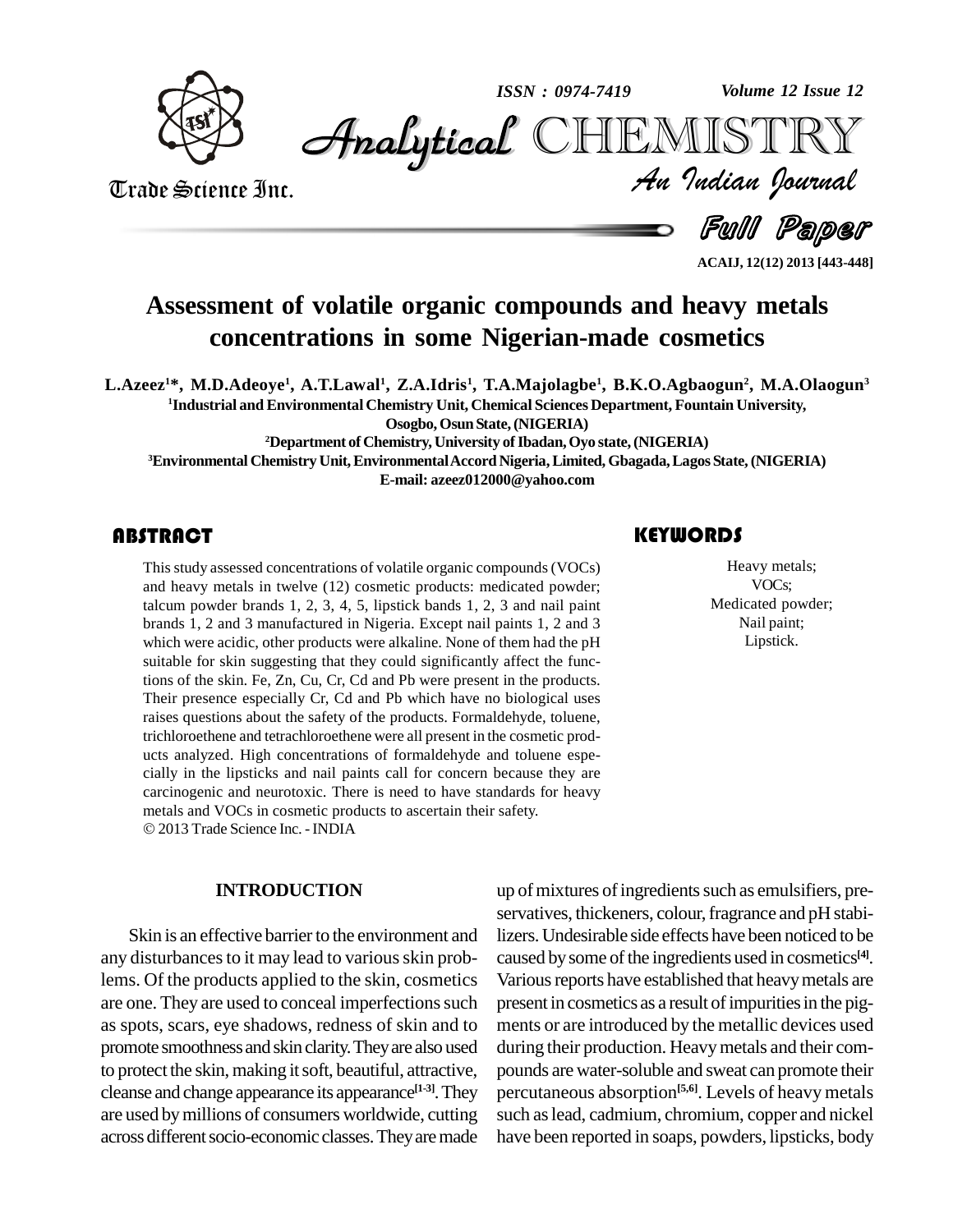# Full Paper

ents of personal-care products used commercially and oven o *Indian*<br>*Indian Indian*<br>*Indian*<br>*IISTRY*<br>*<i>Indian hournal* creams and hair creams but nail paints have not been well researched into. Epidemiological studies have linked effects of heavy metals such as lead (Pb), cadmium (Cd), chromium (Cr), nickel (Ni) and copper (Cu) to mortality, morbidity, haematological disorders and pulmonary edema arising from their toxicity even at low concentrations<sup>[4,7]</sup>. Various forms of mammalian can-<br>tied cers, respiratory diseases, organ failures, retardation of<br>the intellect, gastrointestinal disorders,<br>diarrhoea, stomatitis, tremor, ataxia, paralysis, vomitthe intellect, gastrointestinal disorders, ing and convulsion, depression, and pneumonia had been traced to heavymetal poisoning **[8]**.Cadmiumhas been reported to cause kidney damage and bone degradation because it affects calcium metabolism. Lead has been reported to cause alterations in pregnancy, lactation, delivery of low birth weight and menopause<sup>[9,10]</sup>. <sub>lot</sub> Exposure to chromium has been found to be associ ated with nasopharyngeal carcinoma **[11-13]**. Other haz ardous compounds which have not been comprehen sively reported are volatile organic compounds (VOCs). They may be present in cosmetics and personal care products due to the pigment and the solvents used. VOCs such as tetrachloroethene, trichloroethene, formaldehyde and toluene have many harmful health effects even at low concentrations; affecting different target organs like central nervous systems, respiratory system, liver, kidney, reproductive systems etc. **[14]**. Some of these compounds are known carcinogens. Exposure to these compounds has been reported to cause aplastic anaemia, leukaemia, irritation of mucous membranes, restlessness, convulsions, excitement, depression, disturbance, headache drowsiness, dizziness, tremor, delirium, ataxia, loss of consciousness and even death due to respiratory failure and central nervous system (CNS) disorder<sup>[15,16]</sup>. Most regulatory agencies in Nigeria do not have standards for levels of heavy metals and volatile organic compounds in cosmetics despite that their use has been on increase. Some of these cosmetic products are not even certified thus could be another source of hazardous compounds. Skin isthe largest organ in human and anything applies on it goes into the bloodstream through permeation. Also, the chemical constitucontinually have potentials to find their ways into the environment (i.e. local streams, rivers, groundwater and perhaps even foods, as sewage biosolids used as fertil-

CHEMISTRY COMMENT

izer), usually by treated and untreated sewage and improper disposal. This has further exacerbated environmental pollution. Thus, this study investigates concentrations of volatile organic compounds and heavymet als in some selected cosmetic products produced in Nigeria as human and environmental health is ultimately tied.

#### **MATERIALAND METHODS**

#### **Sampling**

Sixty (60) cosmetic samples commonly used in Nigeria comprising medicated powder, talcum pow ders, nail paints and lipsticks were used for this study. Theywere all produced in Nigeria and purchased at a local market in Osogbo, Osun State, Nigeria. Products with different batch numbers and from different manufacturers were used. Medicated powder (white), tal cum brands 1, 2 and 3 (purple), talcum brands 4 and 5 (white), lipstick brand 1 (red), lipstick brand 2 (green), lipstick brand 3 (brown), nail paint brand 1 (red), nail paint brand 2 (colourless) and nail paint brand 3 (yellow).

### **Chemicals**

Trioxinitrate (v) acid, hydrogen peroxide, perchloric acid and ethyl alcohol were purchased from BDH Poole, England. Deionized-distilled water was used throughout.

#### **Determination of pH**

Method of Hans *et al.*, **[2]** was used fordetermining the pH in cosmetic products. Powders were dissolved in deionized-distilledwater and nail paints and lipsticks were dissolved in ethyl alcohol. pH of the solutions were taken using Jenway pH meter 3505.

#### **Heavy metal determination**

The method ofAl-Saleh *et al.*, **[6]** was used for the digestion of lipstick and nail paint with slight modification. 0.25 g lipstick was reacted with 4:1 mixture of concentrated trioxonitrate (v) acid and perchloric acid, left at room temperature for 4 hours then placed in the oven overnight at 85°C. Thereafter, the sample was allowed to cool to room temperature and 1 ml of 30% hydrogen peroxide was added. The sample solutions were then heated at 85°C for another hour. The clear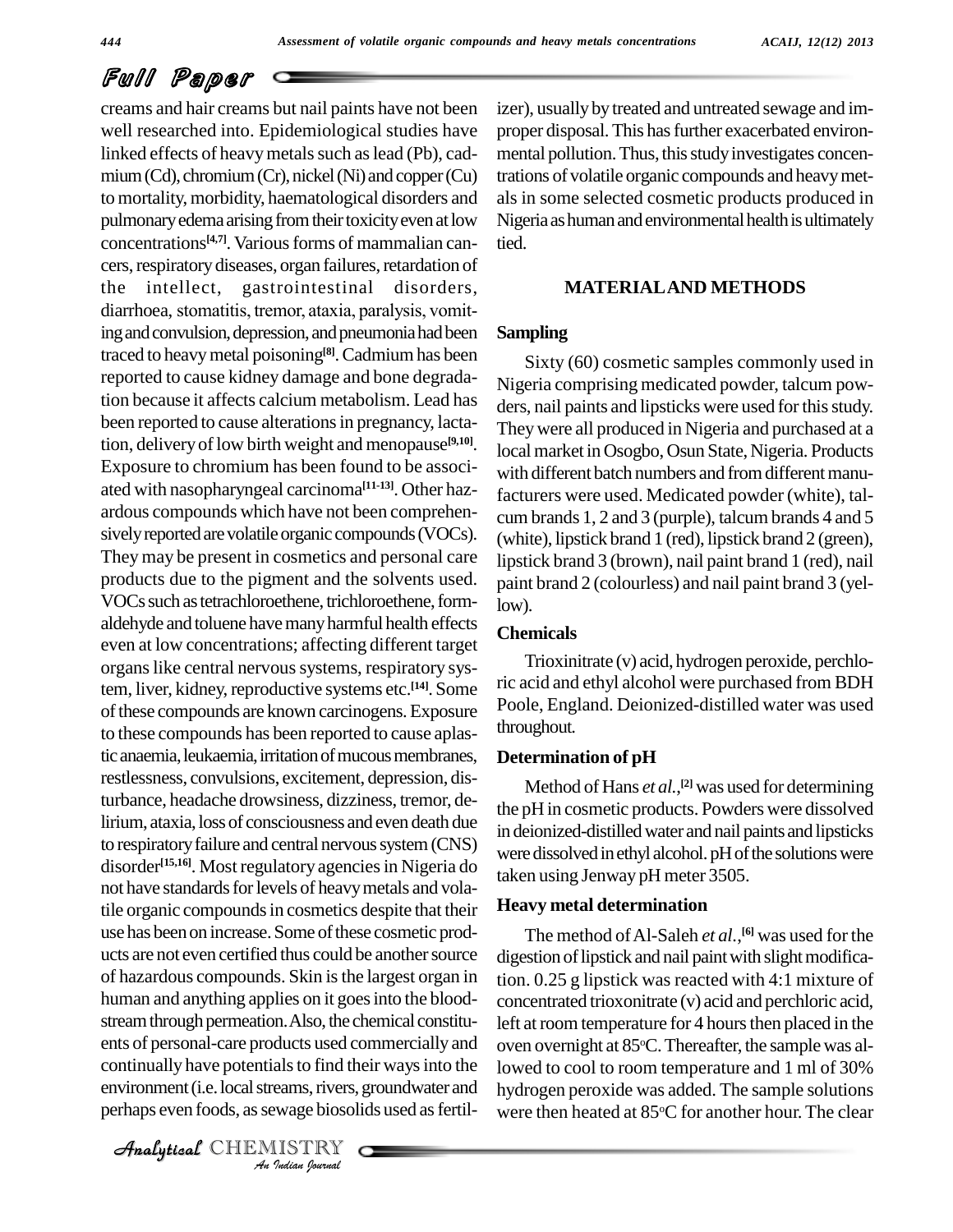### Full Paper **RESULTSAND DISCUSSION**

supernatant was transferred to sterile bottles and diluted to 10 ml with deionized-distilled water. 0.2g of nail paint was digested following the same method. Heavymetal contents were as expressed in mg/l

The method of Nnorom**[4]** was used for cosmetic powders digestion. 1 g of each sample was treated  $(8.94\pm0.005)$ , talcum 1  $(8.53\pm0.1)$ , talcum 2 with 5ml of 1:1 concentrated trioxonitrate (v) acid,  $(8.32\pm0.21)$ , talcum 3  $(8.54\pm0.15)$ , Talcum 4 placed on a digestion block, heated to near dryness, and allowed to cool to room temperature. Thereafter,  $(7.86\pm0.01)$ , lipstick 2  $(7.62\pm0.61)$  and lipstick 3 3ml of 30% hydrogen peroxide was added and the  $(7.58\pm1.03)$  were alkaline while nail paint 1 heating continued until near dryness. The solution was allowed to cool, then filtered into a calibrated flask  $(5.23 \pm 0.42)$  were acidic. Medicated powder was most and made up to volume with deionized-distilled water to 50ml. duplicate digestions were done. Portion of these solutions was used for heavymetal analysis using atomic absorption spectrophotometer (AAS) S series 711047v1.22. Triplicate analyses were done for each sample for the determination of zinc (Zn), copper(Cu), iron (Fe), chromium(Cr), cadmium(Cd) and lead (Pb).

#### **Volatile organic compounds determination**

Each sample wastransferred into 10ml vial boro- Each sample was transferred into 10ml vial boro-<br>silicate glass. The vial and its content were stoppered by silicone material. Vial was transferred to the cell of  $\frac{3}{2}$  head-space sampler coupled with gas chromatography equipped with flame ionization detector (GC-FID, Hewlett-Packard Model, 501, (USA) for analysis of volatile organic compounds. Samplesin the vials were pressurized to transfer the volatile compounds through the connecting tubing to capillary columns in the oven<br>of the GC. An HP-VOC capillary column (25 m x 0.32 **Heavy**<br>um i.d x 0.12 um film thickness) was used and carrier of the GC. An HP-VOC capillary column (25 m x 0.32) gas was ultra-pure hydrogen. The GC oven temperature was set initially to 35 °C for 2 min., increasing at a  $h_{\text{label}}$ rate of 5°C/min. to 80°C and then holding for 10 min.<br>Detector and injector temperatures were maintained at 0.00<br>300°C. The target VOC species were identified by their 1 w Detector and injector temperatures were maintained at 300°C. The target VOC species were identified by their  $1 \text{ with } 0.495 \pm 0.002 \text{ mg/l}$  and lowest in nail paint 1 individual retention time. Triplicate analyses were done with  $0.017 \pm 0.003 \text{ mg/l}$ . Talcum 1 has the highest for each sample for concentrations of formaldehyde, toluene, trichloroethene and tetrachloroethene. Analytical der has the lowest content with  $0.01 \pm 0.001$  mg/l. Taland internal standards of VOC standard mixture containing all investigated constituentswere prepared and VOC concentrations were determined. Correlation coefficients of the calibration curves plotted ranged highest concentration of Cd with  $0.027 \pm 0.006$  mg/l between 0.9994 and 0.9998.

#### **pH levels**

pH values of cosmetic products used in this study are presented in Figure 1. Medicated powder pH values of cosmetic products used in this study<br>are presented in Figure 1. Medicated powder<br> $(8.94\pm0.005)$ , talcum 1  $(8.53\pm0.1)$ , talcum 2 are presented in Figure 1. Medicated powder<br>(8.94±0.005), talcum 1 (8.53±0.1), talcum 2<br>(8.32±0.21), talcum 3 (8.54±0.15), Talcum 4 (8.94±0.005), talcum 1 (8.53±0.1), talcum 2<br>(8.32±0.21), talcum 3 (8.54±0.15), Talcum 4<br>(7.04±0.03), talcum 5 (7.12±0.08), Lipstick 1  $(8.32\pm0.21)$ , talcum 3  $(8.54\pm0.15)$ , Talcum 4<br> $(7.04\pm0.03)$ , talcum 5  $(7.12\pm0.08)$ , Lipstick 1<br> $(7.86\pm0.01)$ , lipstick 2  $(7.62\pm0.61)$  and lipstick 3 (7.04±0.03), talcum 5 (7.12±0.08), Lipstick 1<br>(7.86±0.01), lipstick 2 (7.62±0.61) and lipstick 3<br>(7.58±1.03) were alkaline while nail paint 1 (7.86±0.01), lipstick 2 (7.62±0.61) and lipstick 3<br>(7.58±1.03) were alkaline while nail paint 1<br>(5.44±0.19), nail paint 2(5.09± 1.67) and nail paint 3 (7.58 $\pm$ 1.03) were alkaline while nail paint 1<br>(5.44 $\pm$ 0.19), nail paint 2(5.09 $\pm$ 1.67) and nail paint 3<br>(5.23 $\pm$ 0.42) were acidic. Medicated powder was most basic.

Assessment of pH of cosmetic products analyzed in this study showed that nine products were alkaline and threewere acidic. Since suitable skin pH is consid ered to be 6.5, thus, acidic and alkaline nature of the cosmetic products determined in this study may ad versely affect skin functions such as its ability to fight bacteria **[2]**.



### **Figure 1 : pH values of different cosmetic products analyzed Heavy metals concentrations**

cum powder 4 contained the highest content of Cr with *Indian*<br>*Indian*<br>*Indian*<br>*I*<br>*Indian Journal*<br>*Indian Journal*  $0.206 \pm 0.019$  mg/l and lipstick 2 has the lowest con-Concentrations of heavymetals determined are pre sented inTABLE 1. Medicated powder contained the Concentrations of heavy metals determined are pre-<br>sented in TABLE 1. Medicated powder contained the<br>highest concentration of Zn with  $0.452 \pm 0.018$  mg/l sented in TABLE 1. Medicated powder contained the<br>highest concentration of Zn with  $0.452 \pm 0.018$  mg/l<br>and lipstick 3 contained the least concentration of  $0.003\pm$ 0.001 mg/l. Concentration of Cu was highest in lipstick and lipstick 3 contained the least concentration of  $0.003\pm$ <br>0.001 mg/l. Concentration of Cu was highest in lipstick<br>1 with  $0.495 \pm 0.002$  mg/l and lowest in nail paint 1 0.001 mg/l. Concentration of Cu was highest in lipstick<br>1 with  $0.495 \pm 0.002$  mg/l and lowest in nail paint 1<br>with  $0.017 \pm 0.003$  mg/l. Talcum 1has the highest Fe 1 with  $0.495 \pm 0.002$  mg/l and lowest in nail paint 1<br>with  $0.017 \pm 0.003$  mg/l. Talcum 1 has the highest Fe<br>content with  $1.604 \pm 0.043$  mg/l while medicated powwith  $0.017 \pm 0.003$  mg/l. Talcum 1has the highest Fe<br>content with  $1.604 \pm 0.043$  mg/l while medicated pow-<br>der has the lowest content with  $0.01 \pm 0.001$  mg/l. Talder has the lowest content with  $0.01 \pm 0.001$  mg/l. Tal-<br>cum powder 4 contained the highest content of Cr with<br> $0.206 \pm 0.019$  mg/l and lipstick 2 has the lowest concum powder 4 contained the highest content of Cr with<br>0.206  $\pm$  0.019 mg/l and lipstick 2 has the lowest content with 0.01 $\pm$  0.001 mg/l. Medicated powder has the tent with  $0.01 \pm 0.001$  mg/l. Medicated powder has the and both talcum 2 and 3 have the lowest contents of

CHEMISTRY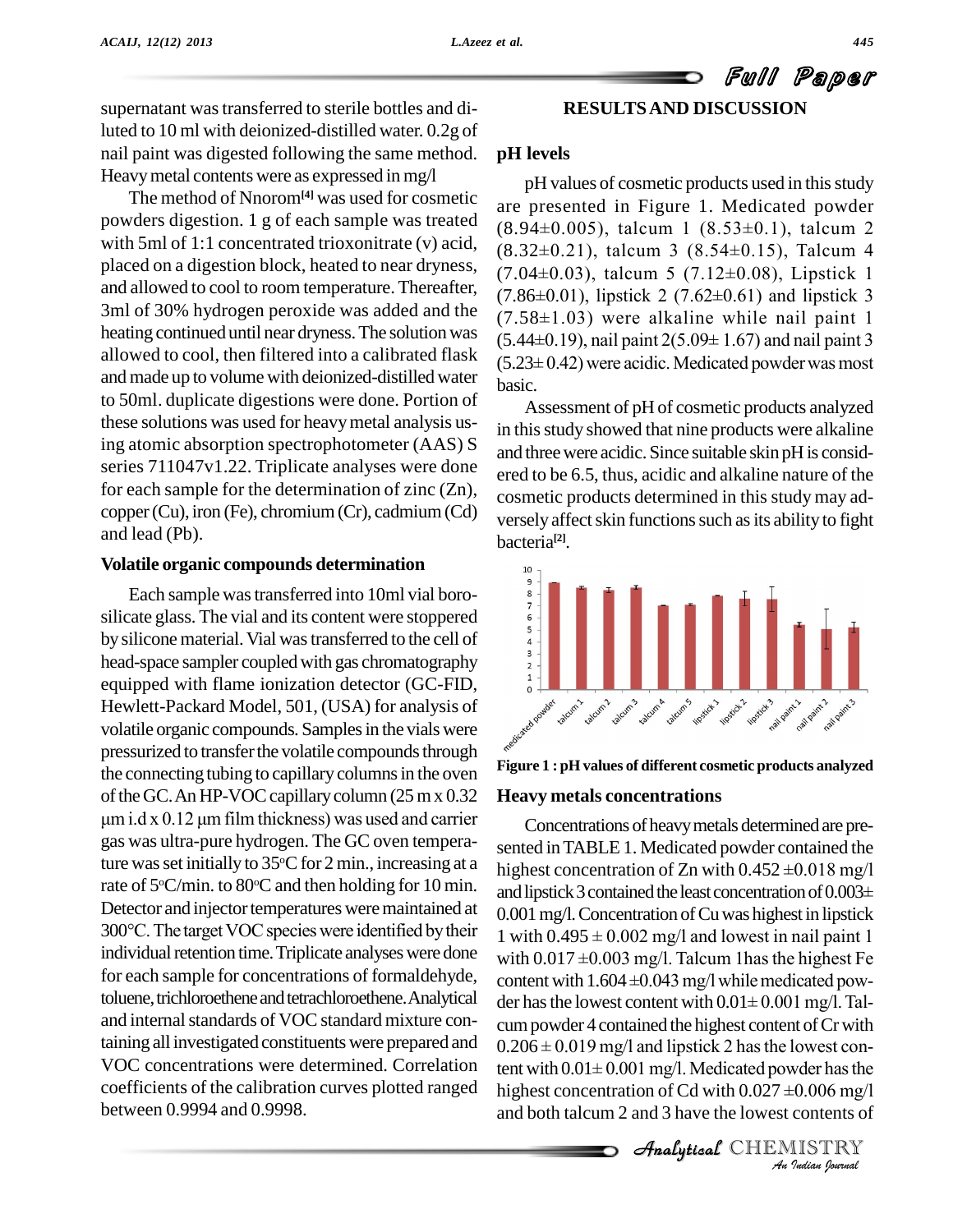# Full Paper

 $0.01 \pm 0.001$  mg/l. Nail paint 1 has the highest content **PUII Falgeur**<br> $0.01 \pm 0.001$  mg/l. Nail paint 1 has the highest content Fe is<br>of Pb with  $0.019 \pm 0.004$  mg/l and medicated powder cost  $0.01 \pm 0.001$  mg/l. Nail paint 1 has the highest content of Pb with  $0.019 \pm 0.004$  mg/l and medicated powde has the lowest content with  $0.004 \pm 0.001$  mg/l.

All cosmetic products examined contained heavy metals. This reveals that these products could be other nation. Their presence might from being used as colourants and as impurities in raw materials due to in-<br>adequate purification<sup>[4]</sup>. The results of heavy metals in metal p this study are lower than what<sup>[4,6]</sup> obtained for talcum centrations o powders and lipsticks respectively. This could be because; some of the samples used by other authors were produced in different countries and industries and are of different brands.

Since these cosmetic products are applied directly on skin and lips, their continuous usemaypose signifi cant health threats because studies have shown that heavy metal ions could easily permeate the skin through sweat<sup>[1]</sup>. Though, Zn is needed in small quantity, its high to caus concentrations recorded in medicated powder, talcum 5 and nail paint 1calls for safety concern because it makes skin unnaturally white and affect pancreas<sup>[17]</sup>. ry

sources of heavy metals ingestion and dermal contami-<br>tellect, gastrointestinal disorders, diarrhoea, stomatitis, Fe is equally essential but its high concentrations in the cosmetic products especiallyin lipstick raises a serious question about the standards followed in producing these items.Variousforms of mammalian cancers, respira-tellect, gastrointestinal disorders, diarrhoea, stomatitis, tory diseases, organ failures and retardation of the intremor, ataxia, paralysis, vomiting and convulsion, de pression, and pneumonia have been traced to heavy metal poisoning **[7,8]**.Also in lipsticks were highest con centrations ofCuwhich could getinto the blood stream through the lips.Exposure toCu has been implicated in dermatitis and reported to cause various physiological and behavioural disturbances **[8,18]**. Cr, Cd and Pb are of no biological value. They are toxic and their pres ence in these cosmetic products raises safety and health concerns about these items. Cd has been reported to cause kidneydamage and bone degradation because it affects calcium metabolism**[8,10]**. Pb has been reported to cause alterations in pregnancy, lactation, delivery of low birth weight and menopause **[5]**. Exposure to chro mium has been found to be associated with nasopharyngeal carcinoma, exposure **[11-13]**.

| <b>Sample</b>    | Heavy metals (mg/l) |                   |                   |                   |                   |                   |  |
|------------------|---------------------|-------------------|-------------------|-------------------|-------------------|-------------------|--|
|                  | Zn                  | Cu                | Fe                | $\mathbf{C}$ r    | C <sub>d</sub>    | Pb                |  |
| Medicated powder | $0.452 \pm 0.018$   | $0.022 \pm 0.009$ | $0.01 \pm 0.001$  | $0.006 \pm 0.001$ | $0.027 \pm 0.007$ | $0.004 \pm 0.001$ |  |
| Talcum 1         | $0.051 \pm 0.021$   | $0.081 \pm 0.004$ | $1.604 \pm 0.043$ | $0.206 \pm 0.019$ | $0.003 \pm 0.001$ | $0.01 \pm 0.007$  |  |
| Talcum 2         | $0.103 \pm 0.002$   | $0.081 \pm 0.003$ | $0.352 \pm 0.026$ | $0.014 \pm 0.003$ | $0.01 \pm 0.001$  | $0.005 \pm 0.002$ |  |
| Talcum 3         | $0.026 \pm 0.007$   | $0.093 \pm 0.02$  | $0.375 \pm 0.192$ | $0.092 \pm 0.013$ | $0.01 \pm 0.001$  | $0.016 \pm 0.008$ |  |
| Talcum 4         | $0.097 \pm 0.005$   | $0.105 \pm 0.007$ | $0.061 \pm 0.031$ | $0.193 \pm 0.004$ | $0.005 \pm 0.001$ | $0.013 \pm 0.002$ |  |
| Talcum 5         | $0.318 \pm 0.09$    | $0.071 \pm 0.003$ | $0.476 \pm 0.061$ | $0.015 \pm 0.003$ | $0.013 \pm 0.002$ | $0.009 \pm 0.002$ |  |
| Lipstick 1       | $0.007 \pm 0.002$   | $0.495 \pm 0.012$ | $1.014 \pm 0.731$ | $0.129 \pm 0.005$ | $0.026 \pm 0.002$ | $0.007 \pm 0.002$ |  |
| Lipstick 2       | $0.006 \pm 0.001$   | $0.329 \pm 0.074$ | $0.804 \pm 0.019$ | $0.01 \pm 0.001$  | $0.003 \pm 0.003$ | $0.018 \pm 0.005$ |  |
| Lipstick 3       | $0.003 \pm 0.001$   | $0.192 \pm 0.065$ | $0.638 \pm 0.112$ | $0.031 \pm 0.007$ | $0.019 \pm 0.004$ | $0.014 \pm 0.007$ |  |
| Nail paint 1     | $0.254 \pm 0.03$    | $0.017 \pm 0.003$ | $0.576 \pm 0.081$ | $0.011 \pm 0.002$ | $0.007 \pm 0.001$ | $0.019 \pm 0.004$ |  |
| Nail paint 2     | $0.082 \pm 0.06$    | $0.029 \pm 0.005$ | $0.101 \pm 0.007$ | $0.04 \pm 0.003$  | $0.012 \pm 0.003$ | $0.005 \pm 0.001$ |  |
| Nail paint 3     | $0.077 \pm 0.008$   | $0.028 \pm 0.002$ | $0.303 \pm 0.09$  | $0.12 \pm 0.004$  | $0.023 \pm 0.006$ | $0.016 \pm 0.002$ |  |

#### **Volatile organic compound concentrations**

TABLE 2. Concentrations of formaldehyde ranged from  $\frac{\text{such that}}{\text{with }0.21\pm\text{C}}$ *I*s of formaldelendicated power<br> *I I* Trichloroe<br> *IISTRY*<br> *IISTRY* termined in the cosmetic samples are presented in<br>
TABLE 2. Concentrations of formaldehyde ranged from stick 2 h<br>  $1.36 \pm 0.04 \mu$ g/m3 in medicated powder to 386.79 ±  $1.36 \pm 0.04 \mu$ g/m3 in medicated powder to 386.79  $\pm$ <br>12.63  $\mu$ g/m3 in nail paint 3. Trichloroethene concentra-

Concentrations of volatile organic compounds de-<br>talcum 2 to  $679.74 \pm 40.72 \mu\text{g/m}3$  in lipstick 2. Lip-1.36 ± 0.04µg/m3 in medicated powder to  $386.79 \pm$ <br>
1.36 ± 0.04µg/m3 in medicated powder to  $386.79 \pm$ <br>
12.63 µg/m3 in nail paint 3. Trichloroethene concentra-<br>
tion was highest in nail paint 3 with 4.54± 1.02 µg/m3 and lowest in talcum 5 with  $0.12 \pm 0.001$  µg/m3. Tolu $e^{3 \pm 0.09}$   $0.12 \pm 0.004$   $0.023 \pm 0.006$   $0.016 \pm 0.002$ <br>and lowest in talcum 5 with  $0.12 \pm 0.001$   $\mu$ g/m3. Tolu-<br>ene concentrations ranged from 20.18  $\pm$  5.31 $\mu$ g/m3 in and lowest in talcum 5 with  $0.12 \pm 0.001 \,\mu\text{g/m3}$ . Tolu-<br>ene concentrations ranged from  $20.18 \pm 5.31 \,\mu\text{g/m3}$  in<br>talcum 2 to 679.74  $\pm 40.72 \,\mu\text{g/m3}$  in lipstick 2. Lipstick 2 has the lowest concentration of tetrachloroethene talcum 2 to 679.74  $\pm$  40.72 $\mu$ g/m3 in lipstick 2. Lipstick 2 has the lowest concentration of tetrachloroethene with 0.21  $\pm$  0.03 $\mu$ g/m3 and nail paint 1 has the highest stick 2 has the lowest concentration of tetrachloroethene<br>with  $0.21 \pm 0.03 \mu$ g/m3 and nail paint 1 has the highest<br>concentration with  $0.93 \pm 0.04 \mu$ g/m3. Concentrations of VOCs were generally higher in nail paint and lipsticks compared to powders.

CHEMISTRY COMMENT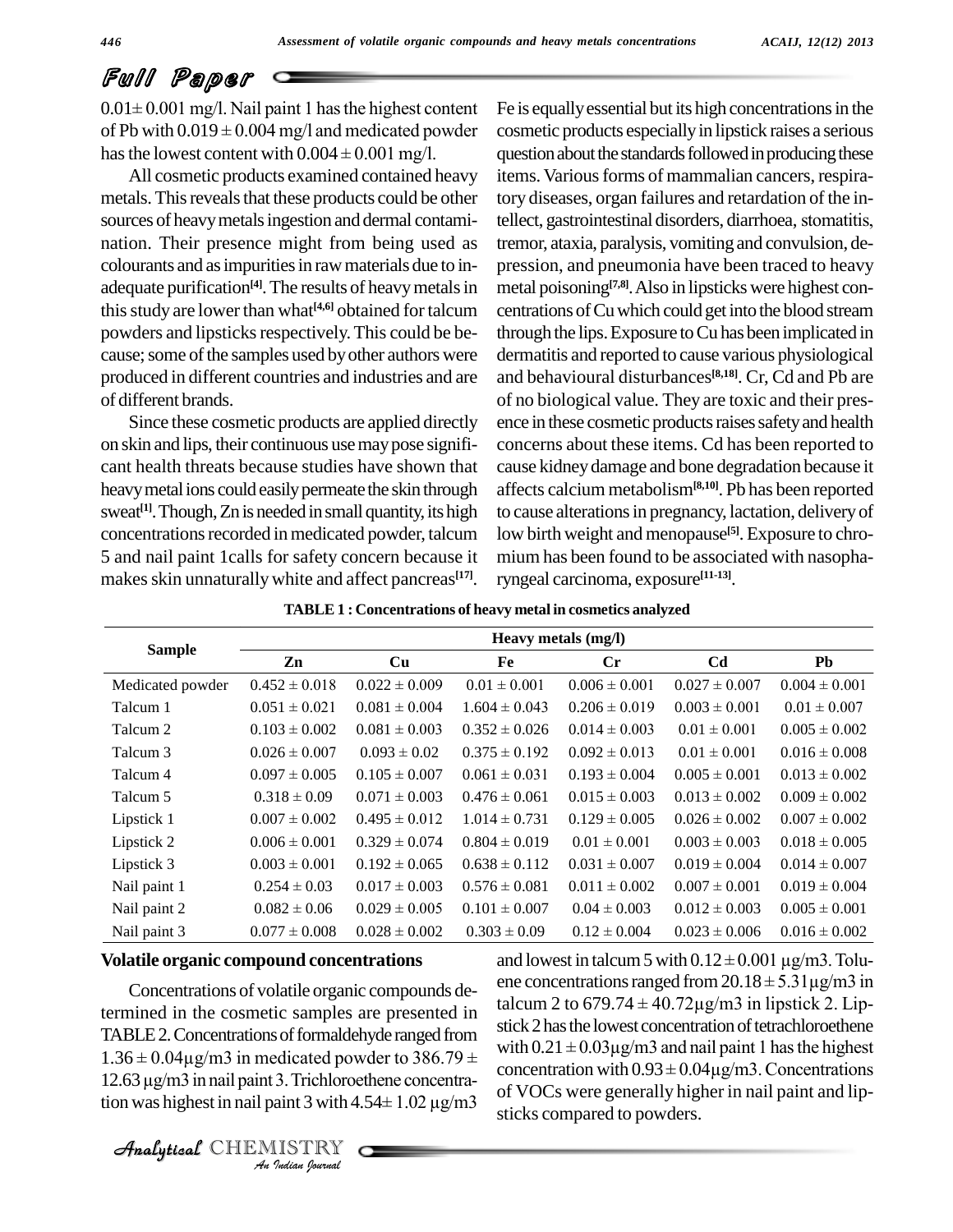Concentrations of VOCs in cosmetics have not been well reported. Many VOCs are neurotoxins, carcinogens and hormone disruptors<sup>[15]</sup>. When they are inhaled keep co or applied to the skin, theycan cause different arrays of health effects. Most of them are introduced into the products through combination of various chemicals used as solvents, hardeners and colour binders<sup>[19,20]</sup>. Formalde- lyze hyde is used as nail hardener, preservative in powders and to prevent paint from chipping. Its high concentration in these items is untoleratable. Skin exposure to formaldehyde has been shown to cause dermatitis and irritation<sup>[20,21]</sup>. It is a known carcinogen and its inhalation nervou has been implicated in immune dysfunction, headache,

wheezing, coughing and dizziness<sup>[22]</sup>. Toluene is used as solvent to dissolve other ingredients in cosmetics and to keep colour uniformon the nails. It has been reported to cause anemia, abnormality in babies, lethargy, memory loss and damage to kidneys<sup>[15,19,20]</sup>. Considering the high levels of toluene found in most of the cosmetics analyzed, and the attendant health implications aforementioned, there is need for the use of safer chemicals as solvents in cosmetic in lieu of toluene. Trichloroethene and tetrachloroethene have no health benefit whereas they have been shown to cause disturbances in central nervous system and changes in parenchyma organs in kidneyand liverthrough dermal absorption **[23]**.

|                  | Volatile Organic Compounds $(\mu g/m^3)$ |                        |                    |                          |  |  |  |
|------------------|------------------------------------------|------------------------|--------------------|--------------------------|--|--|--|
| <b>Sample</b>    | Formaldehyde                             | <b>Trichloroethene</b> | <b>Toluene</b>     | <b>Tetrachloroethene</b> |  |  |  |
| Medicated powder | $1.36 \pm 0.04$                          | $0.78 \pm 0.002$       | $65.15 \pm 13.02$  | $0.22 \pm 0.04$          |  |  |  |
| Talcum 1         | $3.65 \pm 0.03$                          | $0.74 \pm 0.005$       | $32.48 \pm 0.94$   | $0.84 \pm 0.11$          |  |  |  |
| Talcum 2         | $24.21 \pm 3.17$                         | $0.25 \pm 0.001$       | $20.18 \pm 5.31$   | $0.66 \pm 0.05$          |  |  |  |
| Talcum 3         | $11.18 \pm 0.65$                         | $0.85 \pm 0.003$       | $96.41 \pm 7.45$   | $0.42 \pm 0.03$          |  |  |  |
| Talcum 4         | $20.04 \pm 1.48$                         | $0.76 \pm 0.02$        | $27.36 \pm 4.06$   | $0.26 \pm 0.03$          |  |  |  |
| Talcum 5         | $13.15 \pm 1.09$                         | $0.12 \pm 0.001$       | $62.07 \pm 3.11$   | $0.31 \pm 0.02$          |  |  |  |
| Lipstick 1       | $97.14 \pm 4.52$                         | $1.17 \pm 0.10$        | $123.64 \pm 7.92$  | $0.38 \pm 0.05$          |  |  |  |
| Lipstick 2       | $113.87 \pm 10.25$                       | $1.06 \pm 0.04$        | $679.74 \pm 40.72$ | $0.21 \pm 0.03$          |  |  |  |
| Lipstick 3       | $132.57 \pm 16.31$                       | $3.07 \pm 0.42$        | $372.32 \pm 22.04$ | $0.47 \pm 0.01$          |  |  |  |
| Nail paint 1     | $167.26 \pm 7.01$                        | $1.28 \pm 0.03$        | $406.78 \pm 26.19$ | $0.93 \pm 0.04$          |  |  |  |
| Nail paint 2     | $42.19 \pm 5.84$                         | $1.69 \pm 0.07$        | $255.86 \pm 38.01$ | $0.87 \pm 0.03$          |  |  |  |
| Nail paint 3     | $386.79 \pm 12.63$                       | $4.54 \pm 1.02$        | $283.53 \pm 19.15$ | $0.91 \pm 0.03$          |  |  |  |

| TABLE 2 : Concentrations of volatile organic compounds in Nigerian made cosmetic products |  |
|-------------------------------------------------------------------------------------------|--|
|-------------------------------------------------------------------------------------------|--|

#### **CONCLUSION**

Ourstudyhasshown that the use of cosmetic prod ucts could be another source of exposure to heavy metals and volatile organic compounds which are haz ardous, carcinogenic and neurotoxic to our health and the environment. There is therefore need to have stan- [4] dards for the levels of the heavy metals and VOCs in cosmetic products.

#### **CONFLICTOFINTEREST**

There is no conflict of interest.

#### **REFERENCES**

[1] M. Venier, F. Larese, G. Adami, G. Maina; 9th Inter-

national conference on perspectives in percutane ous penetration, Cardiff, 21-34 **(2004)**.

- **[2]** R.K.Hans, N.Agrawal, K.Verma, R.B.Misra, R.S.Ray, M.Farooq; Food and Chemical Toxicol ogy, **46**, 1653-1658 **(2008)**.
- **[3]** J.A.Omolaoye,A.Uzairu, C.E.Gimba; Archives of Applied Sciences Research, **2(5)**, 76-84 **(2010)**.
- **[4]** I.C.Nnorom; Toxicological and Environmental Chemistry, **93(6)**, 1135-1148 **(2011)**.
- **[5]** I.Al-Saleh, S.Al-Enazi, N.Shinwari; Regulatory Toxicology and Pharmacology, **54**, 105–113 **(2009)**.
- **[6]** I.Al-Saleh, S.Al-Enazi; Toxicological & Environ mental Chemistry, **93(6)**, 1149-1165 **(2011)**.
- *An***[7]** O.Kori-Siakpere, U.Ikomi; Notulae Scientia Biologicae, **3(4)**, 29-34 **(2011)**.
- *A*<br>*Indiana*<br>*Indian*<br>*IISTRY*<br>*Indian hournal* **[8]** J.G.Ayenimo, A.M.Yusuf, A.S.Adekunle, O.W.Makinde; Bulletin of Environmental Contami-J.G. Ayenimo, A.M. Yusuf, A.S. Adekunl O.W. Makinde; Bulletin of Environmental Contan<br>nation and Toxicology, **84(1)**, 8–14 (2010).